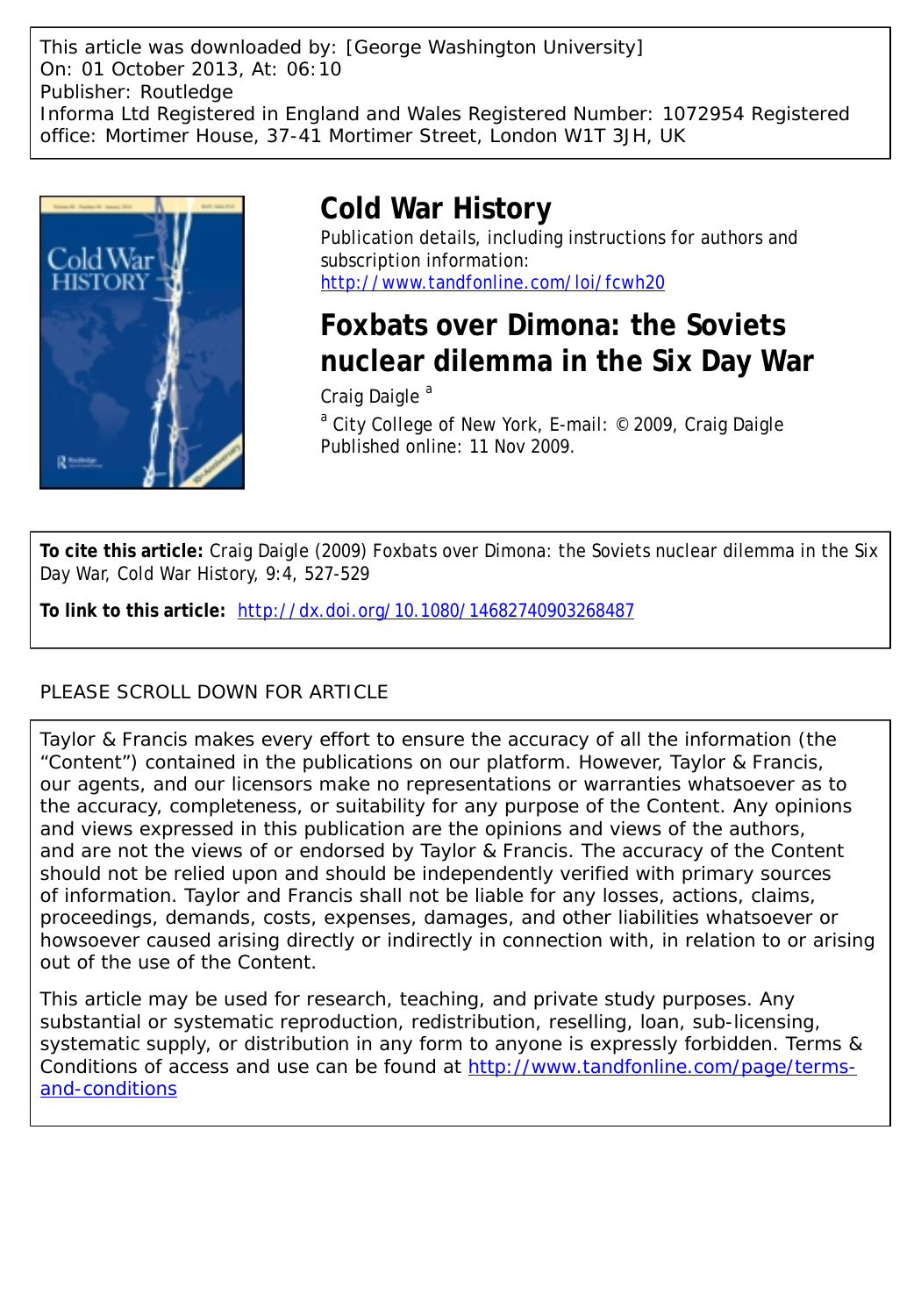#### Cold War History 527

accede to the reunification of Germany and its entry into NATO. Then on to what Grachev calls the G7 'summit of a last (lost) chance' in London in July 1991.

On the basis of this chronicle, Grachev draws up a balance sheet in his last chapter. Gorbachev's gamblewas to think not only that he could both reform the Soviet system and end the Cold War, but that these two great tasks complemented each other – that only a reformed Soviet Union could make the far-reaching concessions required to end the Cold War, while only the latter could make the world safe for reform at home. Granted this gamble was visionary, but wasn't it also naïve? Grachev takes that charge seriously. 'Was it simplistic', he asks, 'to believe that by proposing new rules of the game ... he would be able to transform enemies into partners?' Should Gorbachev not be deemed 'a commander who, though he won numerous battles, ultimately lost the main war?'

Perhaps not surprisingly, Grachev's final verdict is positive: 'The "naïve" Gorbachev succeeded where several generations of post-war leaders, both East and West, had failed'. He 'managed to recast the formal ritual' of negotiations into 'a genuine common endeavor'. He 'left behind him a peacefully dismantled totalitarian system ...'. He 'raised the "iron curtain"' and 'allowed and encouraged the reunification of Germany and Europe after more than 40 years of division'.

If all this is correct, why do so many, particularly in his own country, judge Gorbachev so harshly? Grachev speculates that the very nobility of Gorbachev's project 'aroused so much hope and expectation' that 'many cannot forgive himfor hisfailure', that 'he is being judged not as a politician or a normal man but as a new Moses who failed to lead his people to the Promised Land'. 'Are we blaming Gorbachev (again with the wisdom of hindsight) for his errors and inconsistencies, or ourselves for not having effectively used the chance that was offered?' Avery good question! Especially since we haven't done such a great job of managing the new, post-cold war world that he did so much to usher in.

> William Taubman Amherst College wctaubman@amherst.edu  $©$  2009, William Taubman

Foxbats over Dimona: the Soviets' nuclear gamble in the Six-Day War, by Isabella Ginor and Gideon Remez, New Haven, CT, Yale University Press, 2007,  $xi + 287$  pp.

In Foxbats Over Dimona, Isabella Ginor and Gideon Remez concur with many orthodox accounts that argue that the Six Day War resulted primarily from 'a successful Soviet –Arab attempt to provoke Israel into a preemptive strike', but offer a radically different conclusion as to why the Kremlin pursued this course of action. According to the authors, the central motive for the Soviet move was to 'halt and destroy Israel's nuclear development before it could attain operational atomic weapons' (p. 27). Based largely on interviews and memoirs of former Soviet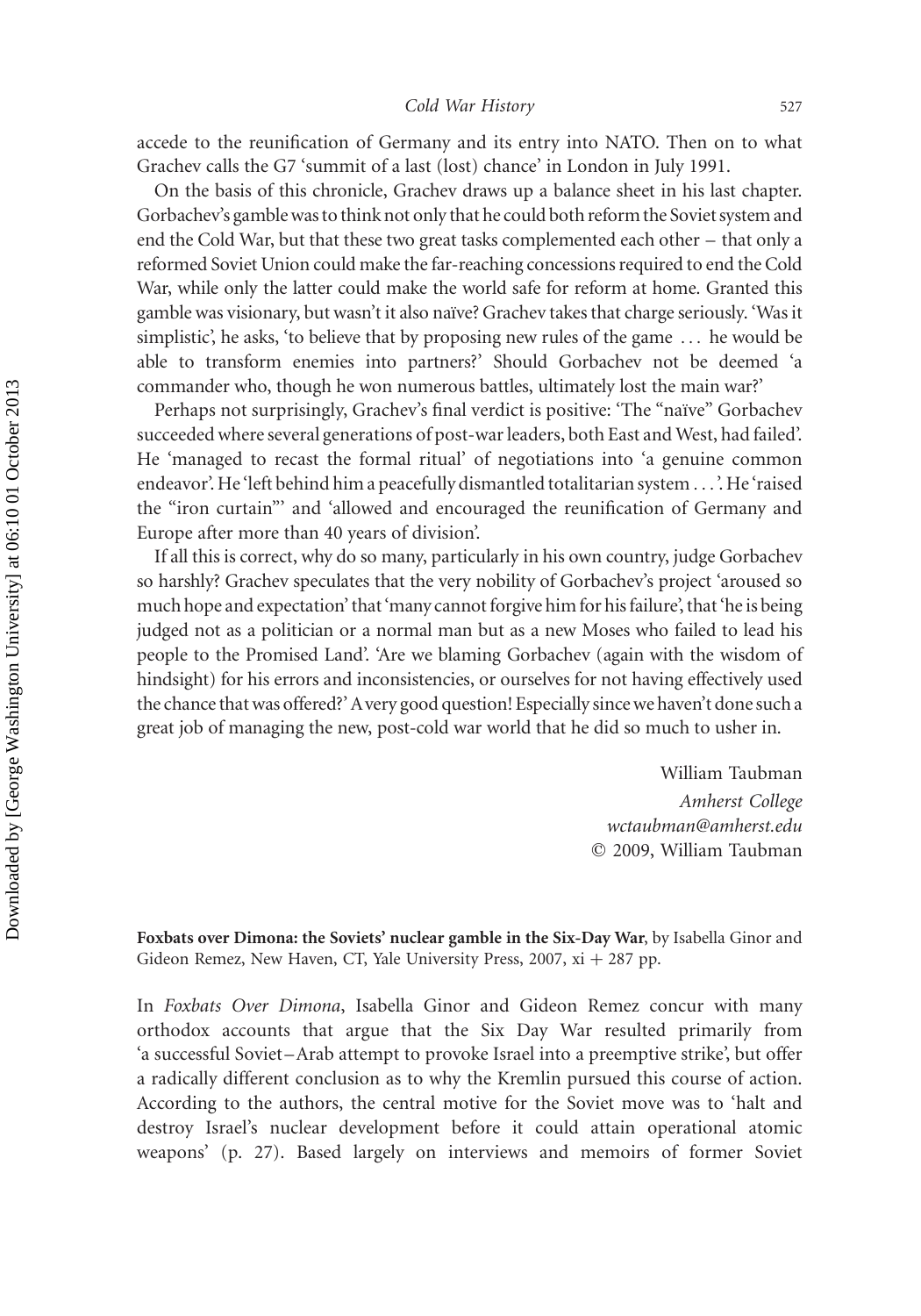#### 528 Book reviews

participants in the conflict, Ginor and Remez argue that Moscow had committed military personnel and weapons for a direct intervention and had developed plans to levy an air strike on the Dimona nuclear facility. 'Preventing Israel from achieving even the semblance of nuclear superiority over its neighbors and a credible reply to any external threat thus became a central objective of Soviet Middle Eastern policy', Remez and Ginor write (p. 32).

Central to the authors' study is their contention that direct Soviet military intervention in the Six Day War began with overflights of Israel's main nuclear facility by Soviet aircraft and pilots in preparation for the planned attack. Citing accounts by Aleksandr Vybornov, a Soviet MiG-25 (or 'Foxbat') pilot who reportedly flew reconnaissance missions over Dimona, as well as a 'definitive study' by Danny Shalom on the Israeli Air Force's role in the Six Day War, Remez and Ginor insist that Moscow authorised these missions to 'deliberately' instigate the crisis and war of 1967. They also point to a Soviet –Egyptian plan, conceived by Andrei Grechko, the Soviet defence minister, and Marshal Abdel Hakim Amer, Egypt's vice president and defence minister, which called for provoking the Israelis into a pre-emptive attack. Such action, Remez and Ginor contend, would be 'contained and reversed by a counterstrike, culminating in a "comprehensive attack ... that will shift the battle onto enemy territory, hitting its vital areas"' (p. 70).

Foxbats over Dimona is a thoroughly engaging revisionist account that should be taken seriously by both Modern Middle Eastern and Cold War historians and significantly adds to the conversation regarding the Soviet motivations for issuing its faulty warning to the Egyptians about the presence of Israeli forces on the Syrian border. The problem with this study, however, is that it relies too heavily on highly circumstantial evidence, and the authors fail to make their case convincingly. In their most important chapter (named after the title of the book), Remez and Ginor base their claim that Soviet-piloted MiG-25 Foxbats had conducted operational sorties over Dimona on a short biography of Vybornov from a US Air Force website, when almost all other existing evidence points to the fact that the sorties could have been operated by Egyptian MiG-21 pilots.<sup>1</sup> They attribute Foreign Minister Andrei Gromyko's references to overflights of the Dimona reactor 'by Egyptian MiG-21s' to a very questionable adherence to observing his own 'thirty year rule' of 'casting the historical record in the desired political light' (p. 122). And they imply from a completely sanitised document printed in Foreign Relations of the United States that the document could have discussed the Soviet missions over Dimona given that the date of the document corresponds to the alleged reconnaissance mission of the Foxbat. Remez and Ginor may well, in time, prove to be correct that this was the subject of the document, but at this point it is mere speculation.

Perhaps most disappointing, though, is that the authors are highly dismissive of the importance of documentary evidence to historical research. In their opening chapter, for example, they claim that 'even when and if such papers [on the Soviet role in the Six Day War] are released, they are most likely to be inadequate and even largely unreliable' (p. 3). Later in the book, they present a lengthy passage from